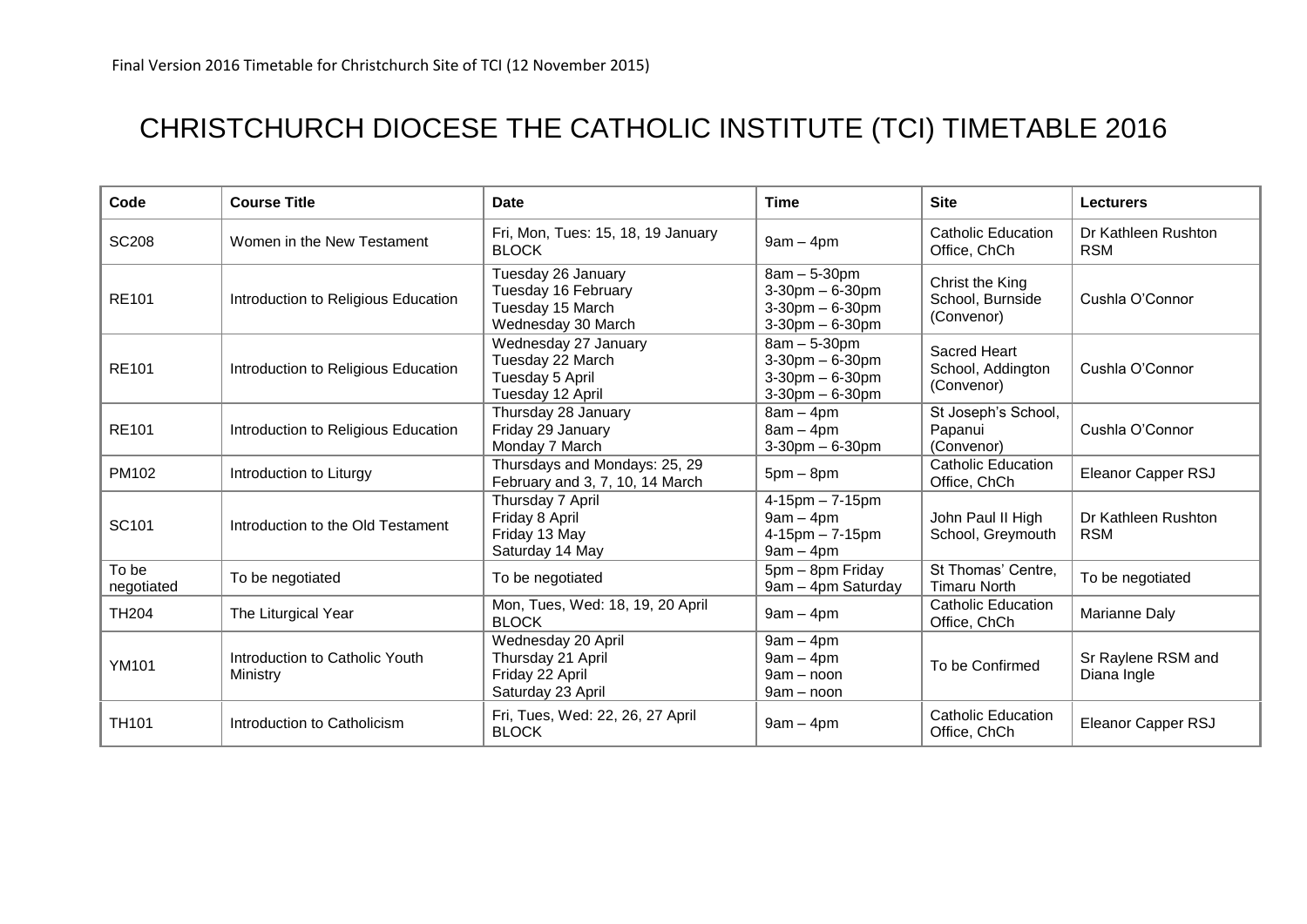| <b>RE102</b>       | Introduction to Spirituality for<br><b>Teachers</b>        | Friday 29 April<br>Monday 9 May<br>Thursday 12 May<br>Monday 16 May                   | $8am - 5-30pm$<br>$3-30$ pm $-6-30$ pm<br>$3-30$ pm $-6-30$ pm<br>$3-30$ pm $-6-30$ pm | St Teresa's School,<br>Riccarton<br>(Convenor) | Cushla O'Connor                   |
|--------------------|------------------------------------------------------------|---------------------------------------------------------------------------------------|----------------------------------------------------------------------------------------|------------------------------------------------|-----------------------------------|
| SC101              | Introduction to the Old Testament                          | Tuesdays: 3, 10, 17, 24, 31 May and 7<br>June                                         | $6pm - 9pm$                                                                            | <b>Catholic Education</b><br>Office, ChCh      | Dr Kathleen Rushton<br><b>RSM</b> |
| PM203              | RCIA - Rite of Christian Initiation of<br>Adults           | Thursdays: 5, 12, 19, 26 May and 2, 9<br>June                                         | $5 - 30$ pm $- 8 - 30$ pm                                                              | <b>Catholic Education</b><br>Office, ChCh      | Marianne Daly                     |
| SC206 RE200        | The Synoptic Gospels                                       | Tuesdays and Thursdays: 14, 16, 21,<br>23, 28, 30 June                                | $6$ pm $-9$ pm                                                                         | <b>Catholic Education</b><br>Office, ChCh      | Dr Kathleen Rushton<br><b>RSM</b> |
| <b>RE201</b>       | What Makes a School Catholic                               | Mon, Tues, Wed: 11, 12, 13 July<br><b>BLOCK</b>                                       | $9am - 4pm$                                                                            | Catholic Education<br>Office, ChCh             | Cushla O'Connor                   |
| <b>PM206</b>       | <b>Traditions of Prayer</b>                                | Mon, Tues, Wed: 18, 19, 20 July<br><b>BLOCK</b>                                       | $9am - 4pm$                                                                            | <b>Catholic Education</b><br>Office, ChCh      | Eleanor Capper RSJ                |
| TH <sub>203</sub>  | <b>Understanding Church</b>                                | Wednesdays: 27 July and 3, 10, 17, 24<br>and 31 August                                | $5 - 30$ pm $- 8 - 30$ pm                                                              | <b>Catholic Education</b><br>Office, ChCh      | Marianne Daly                     |
| PM101              | <b>Church and Ministry</b>                                 | Thursdays and Mondays: 4, 8, 11, 15,<br>18, 22 August                                 | $5pm-8pm$                                                                              | <b>Catholic Education</b><br>Office, ChCh      | Eleanor Capper RSJ                |
| <b>SC206 RE200</b> | The Synoptic Gospels                                       | Thursday 11 August<br>Friday 12 August<br>Friday 9 September<br>Saturday 10 September | $4 - 30$ pm $- 7 - 30$ pm<br>$9am - 4pm$<br>$4 - 30$ pm $- 7 - 30$ pm<br>$9am - 4pm$   | Roncalli College,<br>Timaru                    | Dr Kathleen Rushton<br><b>RSM</b> |
| <b>RE101</b>       | Introduction to Religious Education                        | Friday 19 August<br>Saturday 20 August<br>Tuesday 30 August                           | $8am - 4pm$<br>$8am - 4pm$<br>$3-30$ pm $-6-30$ pm                                     | St Joseph's School,<br>Ashburton<br>(Convenor) | Cushla O'Connor                   |
| YM102              | Introduction to Spirituality for Youth<br><b>Ministers</b> | Thursday 25 August<br>Friday 26 August<br>Monday 29 August                            | $9 - 00$ am $- 4 - 00$ pm                                                              | <b>Catholic Education</b><br>Office, ChCh      | Diana Ingle                       |
| SC102              | Introduction to the New Testament                          | Thursdays and Mondays: 1, 5, 8, 12,<br>15, 19 September                               | $6pm - 9pm$                                                                            | <b>Catholic Education</b><br>Office, ChCh      | Dr Kathleen Rushton<br><b>RSM</b> |
| TH201 RE200        | <b>Understanding Sacraments</b>                            | Mon, Tues, Wed: 26, 27, 28<br>September<br><b>BLOCK</b>                               | $9am - 4pm$                                                                            | <b>Catholic Education</b><br>Office, ChCh      | Eleanor Capper RSJ                |
| TH102              | Introduction to Theology                                   | Thursdays and Mondays: 13, 17, 20,<br>27, 31 October and 3 November                   | $5pm-8pm$                                                                              | <b>Catholic Education</b><br>Office, ChCh      | Eleanor Capper RSJ                |
| <b>RE101</b>       | Introduction to Religious Education<br>(Secondary)         | Monday 21 November<br>Tuesday 22 November + online work                               | $9 - 00$ am $- 4 - 00$ pm                                                              | <b>Catholic Education</b><br>Office, ChCh      | Cushla O'Connor                   |